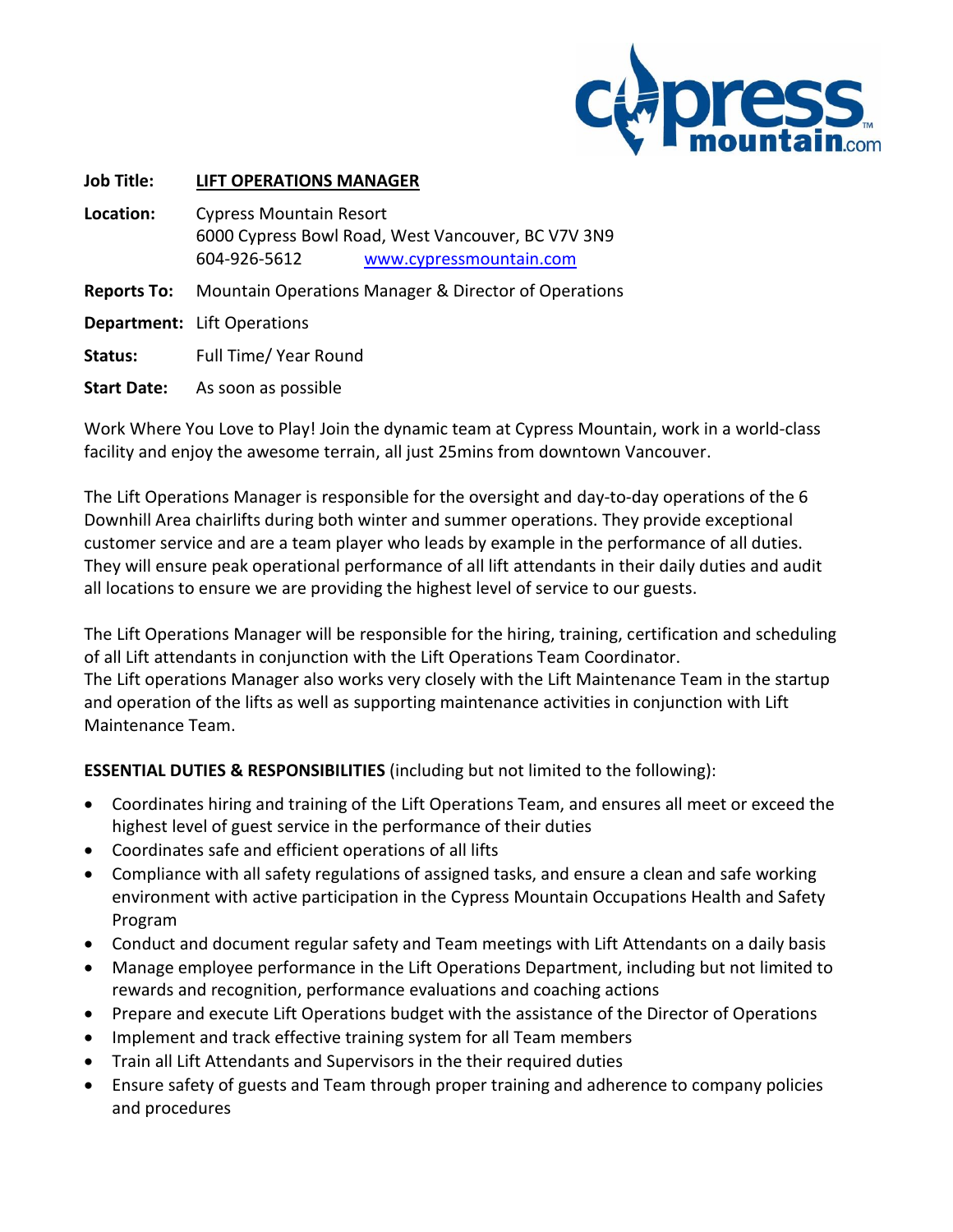- Ensure compliance with local and national standards and legislation including the z-98 code and manufacturer's specifications
- Work closely with the Lift Maintenance Team to ensure issues are resolved when they arise and assist with preventative/corrective maintenance tasks as required by Lift Maintenance
- Assist the Lift Maintenance Team with opening and closing procedures
- Adhere to all environmental policies and programs as required
- Other duties as assigned

# **QUALIFICATIONS/COMPETENCIES:**

- Excellent time management and organizational skills
- Ability to multi-task in a fast-paced environment
- Excellent interpersonal, teambuilding and leadership skills
- Strong oral and written communication skills
- Proficient with MS Office and other basic computer systems and applications
- Competent with CSA Z98 and all aspects as it deals with the operations of surface, aerial fixed grip and detachable lifts including conveyors
- Actively engages in meetings and providing updates
- The ability to work outside in all weather conditions
- Ability to work independently and as part of a team
- Strong analytical and computer skills
- Ability to lift up to 50lbs
- Ability to ski or snowboard as asset

#### **EDUCATION and EXPERIENCE:**

- High School or equivalent
- Previous Lift Supervisor or Manager experience essential
- Experience as Lift Mechanic or similar beneficial

#### **CERTIFICATES, LICENSES, REGISTRATIONS:**

- Must be able to legally work in Canada
- Valid driver's license as well as a reliable, insured vehicle to get to/from the mountain (shift start/end times are outside shuttle bus operations)
- $\bullet$  Selkirk College Lift 150 Train the Trainer an asset
- Any applicable safety training is an asset (i.e. WHMIS, Fall protection)

#### **WAGE/BENEFITS:**

- Wage: competitive compensation package including benefits
- Annual bonus program
- Free family season passes